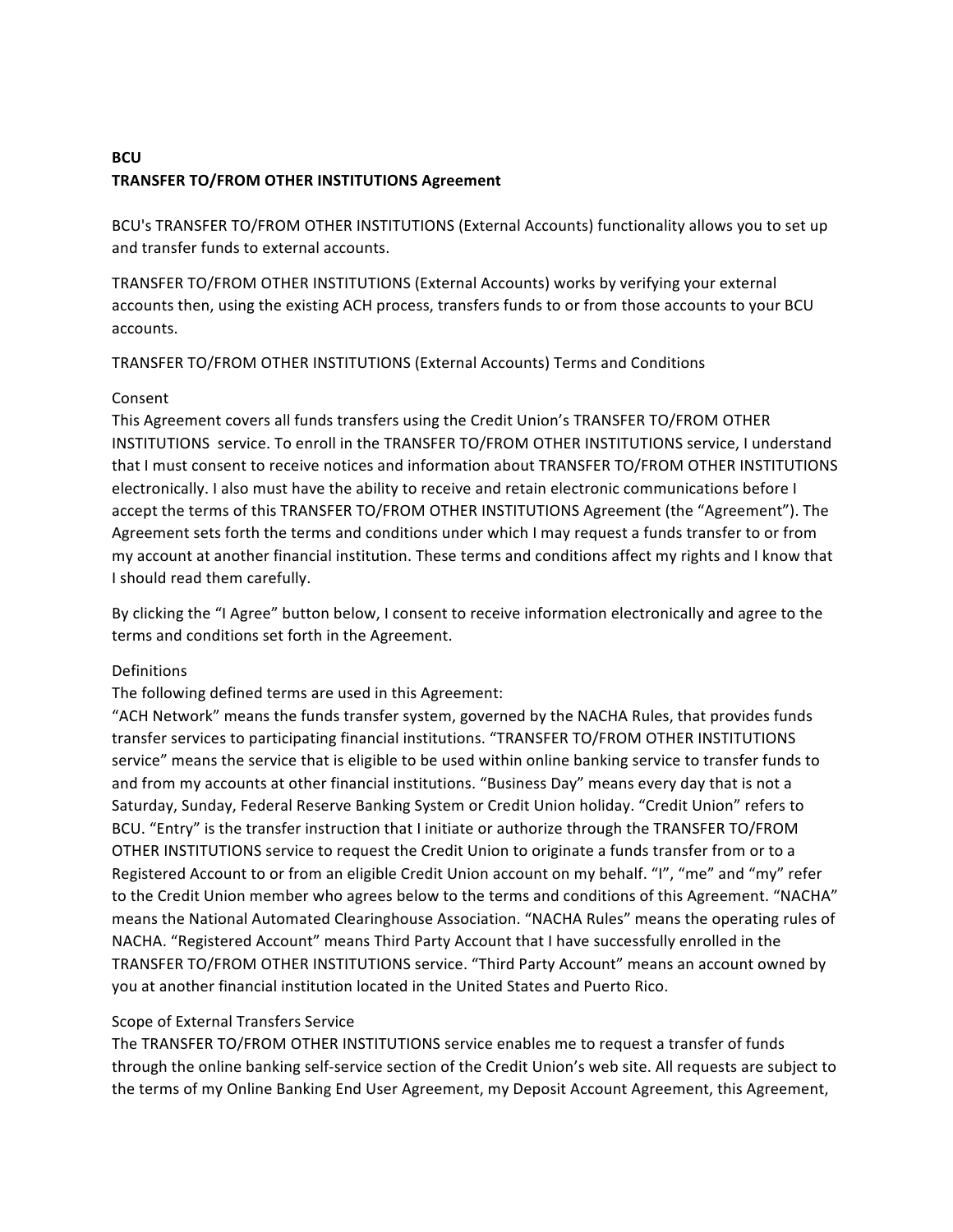and all other agreements with the Credit Union, each as in effect from time to time, the NACHA Rules and applicable laws and regulations. If there is any conflicting language between this Agreement, and any of the above mentioned agreements, the language in this Agreement will govern.

#### Password and Security

I agree that I am responsible for establishing and maintaining procedures to safeguard against unauthorized Entries using my password, member number or other applicable security measures. I agree not to give or make available my password, member number, or other applicable security measures, which includes means to access the TRANSFER TO/FROM OTHER INSTITUTIONS service, to any unauthorized individuals. Subject to applicable law and regulation, I know that I am responsible for all actions, including Entries that I authorize using the TRANSFER TO/FROM OTHER INSTITUTIONS service.

If I permit any third party to use my password, member number or other applicable security measures, subject to applicable law and regulation, I am responsible for any transactions they initiate using the TRANSFER TO/FROM OTHER INSTITUTIONS service. If I believe or suspect that my password, member number or other means to access the TRANSFER TO/FROM OTHER INSTITUTIONS service has been lost or stolen or that someone has used, or may attempt to use, the TRANSFER TO/FROM OTHER INSTITUTIONS service without my consent, I must notify the Credit Union at once by calling 800-388-7000 and follow such notification with written confirmation. Subject to applicable law and regulation, the occurrence of unauthorized access will not affect any funds transfers made in good faith by Credit Union prior to receipt of such notification and within a reasonable time period to prevent unauthorized funds transfers.

I acknowledge that the purpose of the security procedures described above is for verification of authenticity and not to detect an error in the transmission or content of an Entry. No security procedure for the detection of any such error has been agreed upon between me and the Credit Union.

I hereby authorize the Credit Union to verify my Third Party Accounts through the use of any verification process it deems necessary at any time, including, without limitation, trial transfer(s), in which one or more low value payments will be credited to the Third Party Account. In the event the Credit Union does initiate such a trial transfer, I may then be asked by the Credit Union to enter the amount of each transfer made into such Third Party Account into the TRANSFER TO/FROM OTHER INSTITUTIONS service within ten (10) calendar days of setting up my Third Party Account.

Once the Credit Union deems its verification processes to be successful, each verified Third Party Account will become a Registered Account.

## Authorization to Complete Funds Transfer

By logging into the Credit Union's online banking service at www.bcu.org with my member number, password and any other security measures to request an Entry through the TRANSFER TO/FROM OTHER INSTITUTIONS service, I authorize the Credit Union, including its employees, agents and service providers, to initiate electronic debits and credits to and from my added Credit Union account and Registered Account in order to process the requested Entry. I also authorize the Credit Union to initiate electronic debits or credits to or from such Credit Union account or Registered Account in order to correct any error in a previous Entry or in the event that the Credit Union cannot complete a requested Entry. This authorization shall remain in place until I cancel the TRANSFER TO/FROM OTHER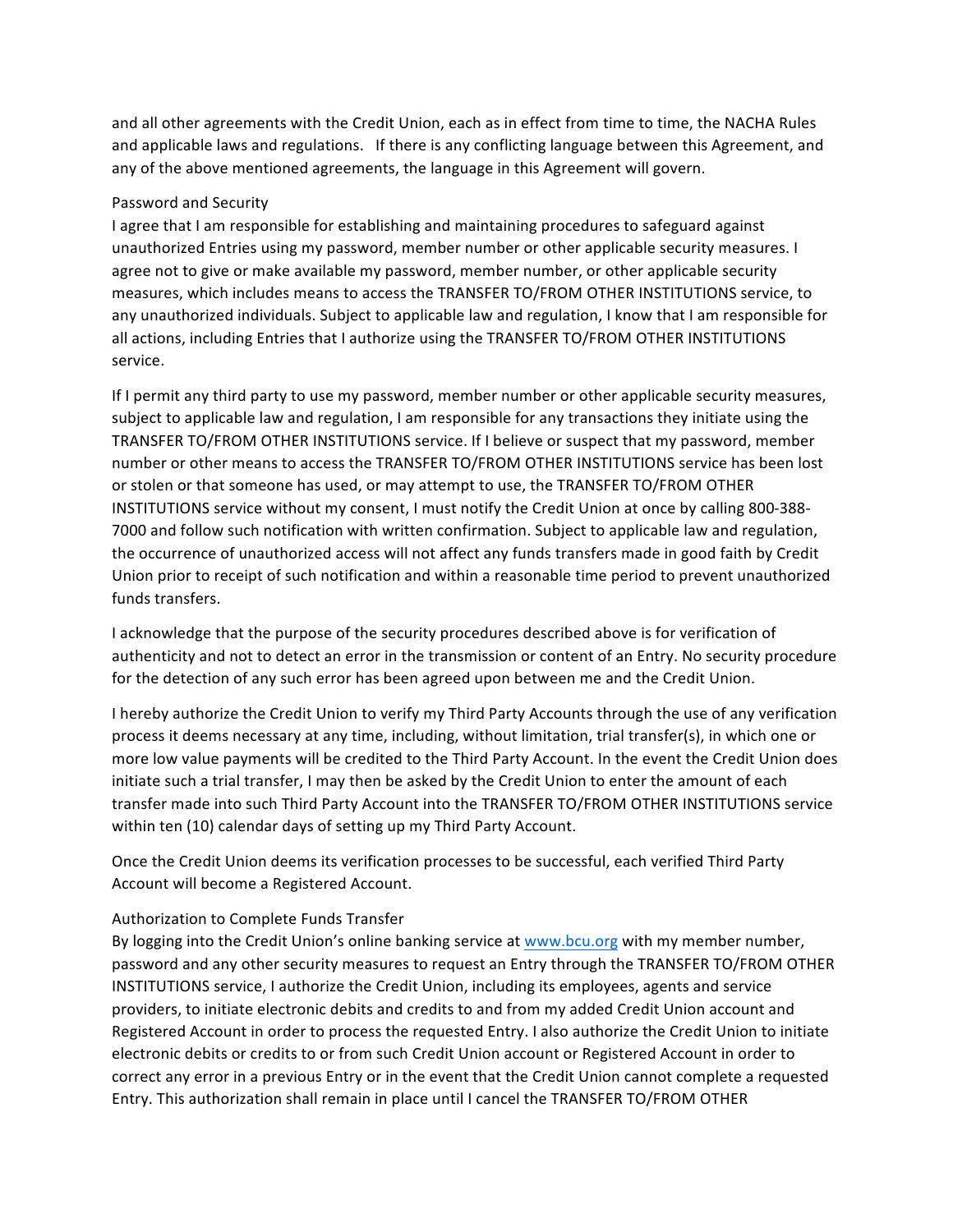**INSTITUTIONS** service and the Credit Union has had a reasonable time to act upon my cancellation request. 

In the event of an outstanding error or a transaction that has been returned, I agree that the Credit Union retains the right to initiate Entries, even after my cancellation request, for a reasonable amount of time until the error has been corrected. If subsequent to the Credit Union's completion of an Entry, the funds transfer to or from the added Credit Union account or Registered Account to fund the transfer is not processed or is returned by the financial institution holding a Registered Account for any reason, I authorize the Credit Union to debit any account of mine to cover the transfer amount, including but not limited to any other Credit Union account or Registered Account that I have added to the TRANSFER TO/FROM OTHER INSTITUTIONS service, regardless of whether the Credit Union account or Registered Account was part of the Entry.

I represent to the Credit Union that I am the owner of all of the Credit Union account(s) and the Registered Account(s) added to the TRANSFER TO/FROM OTHER INSTITUTIONS service and have all necessary authority and rights to register for the TRANSFER TO/FROM OTHER INSTITUTIONS service and to initiate an electronic funds transfer to and from such Credit Union accounts and Registered Accounts. I also represent that I am an individual consumer, and that such Credit Union accounts and Registered Accounts are held and used by me solely for personal, family or household purposes. The Credit Union and the financial institution(s) holding the Registered Account(s) may rely on the representations and the authorizations provided by me in this Agreement without investigation. The Credit Union will ordinarily use ACH Network in order to initiate the Entries to and from my added Credit Union accounts and Registered Accounts to process an Entry. The Credit Union may use other methods to process an Entry, including a book transfer or wire transfer.

#### Compliance with Security Procedures

Subject to applicable law and regulations, an Entry (or a request for cancellation or amendment of an Entry) received by the Credit Union it will be deemed effective as my Entry (or request) and I shall be obligated to pay the Credit Union or other applicable financial institution the amount of such Entry even though the Entry (or request) was not authorized by me, provided Credit Union accepted the Entry in good faith and acted in compliance with the security procedures previously described with respect to such Entry.

I shall pay the Credit Union or other applicable financial institution the amount of the Entry, whether or not the Credit Union complied with the security procedures previously described with respect to that Entry and whether or not that Entry was erroneous in any respect or that error would have been detected if the Credit Union had complied with such security procedure.

## Processing of Funds Transfers

If possible and commercially reasonable, the Credit Union will process Entries received before 2:30 p.m., Central Standard Time on the next Business Day after receipt. Entries that are received on a non-Business Day or after 2:30 p.m., Central Standard Time on a Business Day will be processed the second Business Day after receipt. Once the transaction is processed and funds are received by the Credit Union, the availability of the funds are subject to a one day hold. The Credit Union reserves the right to place an extended hold on ACH debit transfers (deposits transferred from other institutions) if we have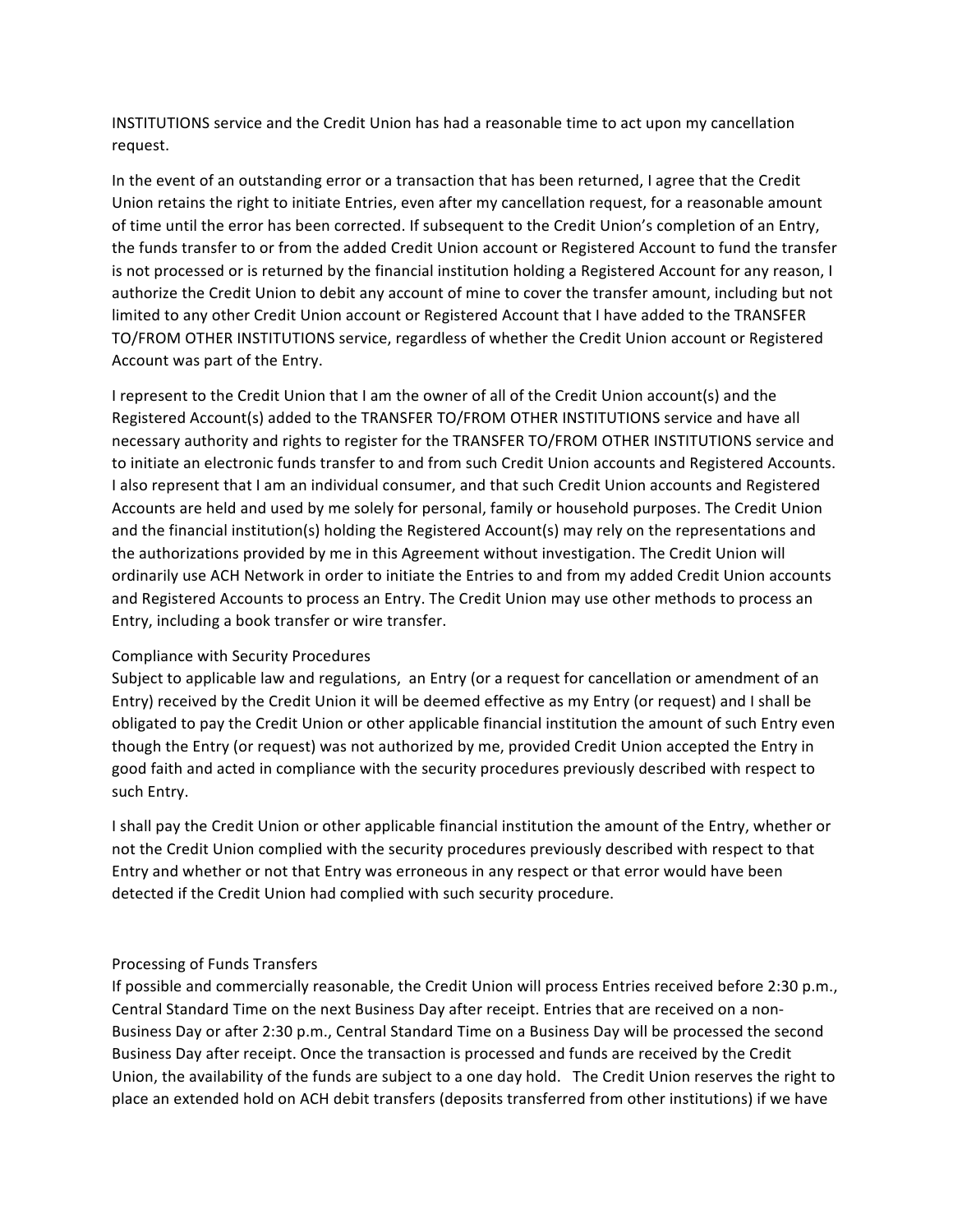reason to believe the requested Entry will be returned or rejected for any reason. We will notify you of any extended holds placed on requested entry by mail, e-mail, telephone or in writing within one business day of the hold being placed. Please note that provisions of the Expedited Funds Availability Act and the Check Clearing for the  $21<sup>st</sup>$  Century Act do not apply to ACH Debit Transfer Entries that you request. 

The Credit Union has no obligation to complete a requested Entry if: (i) the debit to the Registered Account to fund a transfer is not processed or is returned by the account holding financial institution for any reason; (ii) the requested Entry exceeds any dollar or frequency limitation placed on funds transfers by the Credit Union; (iii) any restriction or limitations imposed by the financial institution holding the Registered Accounts; or (iv) there is an insufficient funds balance in my Registered Account to complete the Entry. The Credit Union is not responsible for actions taken by the financial institution that holds any Registered Account, and is not responsible if the financial institution does not properly credit the funds transfer to any Registered Account.

## Rejection of Entries

The Credit Union may reject any Entry which does not comply with the requirements of this Agreement. The Credit Union shall notify me by email, telephone or writing of such rejection no later than the Business Day such Entry would otherwise have been transmitted by the Credit Union. Notices of rejection shall be effective when given. The Credit Union shall have no liability to me by reason of the rejection of any such Entry or the fact that such notice is not given at an earlier time than that provided for herein.

# Reliance on My Instructions

The Credit Union is not responsible for detecting any errors in an Entry that I request through the TRANSFER TO/FROM OTHER INSTITUTIONS service. I am responsible for the content of any Entry, and the Credit Union may rely upon the information I provide when processing the Entry. The Credit Union may rely solely on the account numbers and bank identifying numbers that I provide to the Credit Union for identifying my Third Party Account(s) and financial institution(s), regardless of whether or not I also provide the name of the account holder or the name of the financial institution.

## TRANSFER TO/FROM OTHER INSTITUTIONS Account Limitations

Under normal operating circumstances, the TRANSFER TO/FROM OTHER INSTITUTIONS service has the following limitations:

- 1. An Entry received prior to 2:30 p.m., Central Standard Time will be processed the next Business Day.
- 2. An Entry received after 2:30 p.m., Central Standard Time will be processed the second Business Day.
- 3. A \$25,000 aggregate credit or debit limit for funds transfers within a sixty day window.
- 4. A \$1,000 aggregate credit or debit limit for funds transfers within a sixty day window may be imposed if certain account thresholds are met and is at the credit union's discretion.

## Cancellation of Requested Funds Transfer

I shall have no right to cancel or amend an Entry after its receipt by the Credit Union. However, I may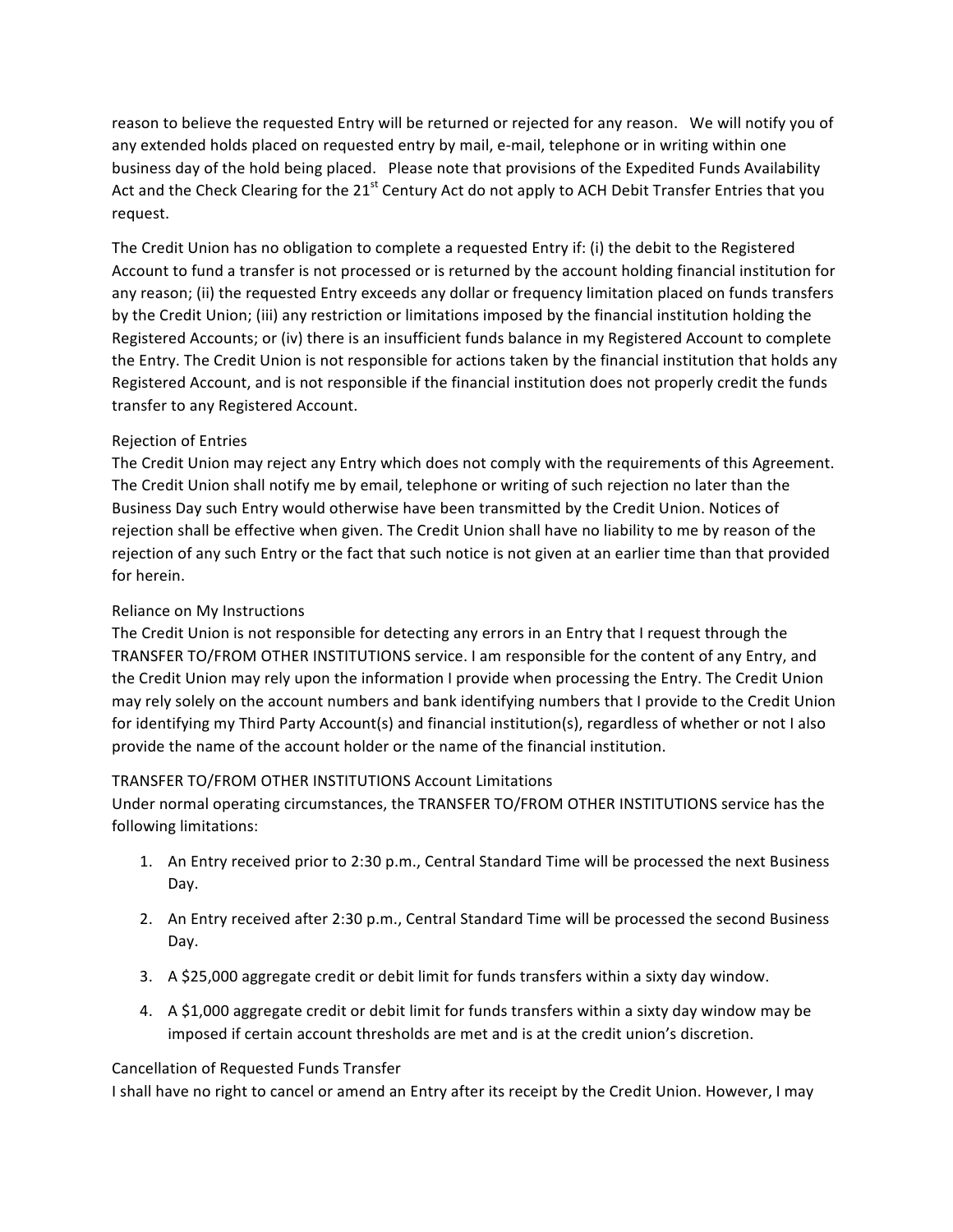request a cancellation of an Entry that I have previously requested through the TRANSFER TO/FROM OTHER INSTITUTIONS service if the Entry has not been processed. To request a cancellation, I should use the cancellation feature of the TRANSFER TO/FROM OTHER INSTITUTIONS service. If such request complies with the security procedures previously described, the Credit Union will take reasonable steps to act on my cancellation requests, but is not responsible if the Credit Union is unable to cancel an Entry because of insufficient time to act on the cancellation request or if such cancellation is not effected. I shall reimburse the Credit Union for any expenses, losses, or damages the Credit Union may incur in affecting or attempting to affect my request for the reversal of an Entry.

#### Provide Accurate Information

I agree to provide true, accurate, current and complete information about myself and my accounts maintained at other financial institutions, as requested in the Credit Union's registration process and I agree to not misrepresent my identity or my account information. I agree not to use the TRANSFER TO/FROM OTHER INSTITUTIONS services for illegal purposes or for the transmission of material that that infringes on the rights of others.

## Customer Representations and Indemnification

With respect to each and every Entry initiated by me, I represent and warrant to the Credit Union and agree that I shall perform my obligations under this Agreement in accordance with all applicable laws and regulations. Subject to applicable law and regulations, I agree to protect and fully compensate the Credit Union from any and liability, loss, damages, expenses and costs (including, but not limited to, reasonable attorneys fees and expenses) caused by or arising from my use of the REMOTE TRANSFERS service, my violation of or breach of any representation or warranty under this Agreement, or my infringement, or infringement by any other user of my account, of any intellectual property or other right of anyone, including any third party claims.

## Information Authorization

I agree that some or all of the information I provide to the TRANSFER TO/FROM OTHER INSTITUTIONS service can go through a verification process. In addition, I agree that the Credit Union reserves the right to request a review of my credit report at its own expense.

## Service Changes, Cancellation and Discontinuation

I shall pay the Credit Union the charges for the TRANSFER TO/FROM OTHER INSTITUTIONS services provided in connection with this Agreement. The Credit Union reserves the right to change, cancel or discontinue, temporarily or permanently, the TRANSFER TO/FROM OTHER INSTITUTIONS service and this Agreement at any time. I agree that the Credit Union will not be liable to me or any third party for any modification or discontinuance of the TRANSFER TO/FROM OTHER INSTITUTIONS service. The Credit Union or its service providers may (i) suspend or discontinue the provision of the TRANSFER TO/FROM OTHER INSTITUTIONS service to me, (ii) suspend or discontinue my ability to use a particular account in connection with the TRANSFER TO/FROM OTHER INSTITUTIONS service, or (iii) refuse to process a transaction requested by me in connection with the TRANSFER TO/FROM OTHER INSTITUTIONS service, for any reason in the Credit Union's reasonable discretion, including but not limited to instances where the Credit Union is unable to validate any registration or transaction information provided by me, or if the Credit Union believes that providing services or completing the requested transaction may expose the Credit Union to a risk of loss or violation of applicable law. In the event of such suspension, cancellation or discontinuation, the Credit Union will notify me via a written notification, an e-mail, or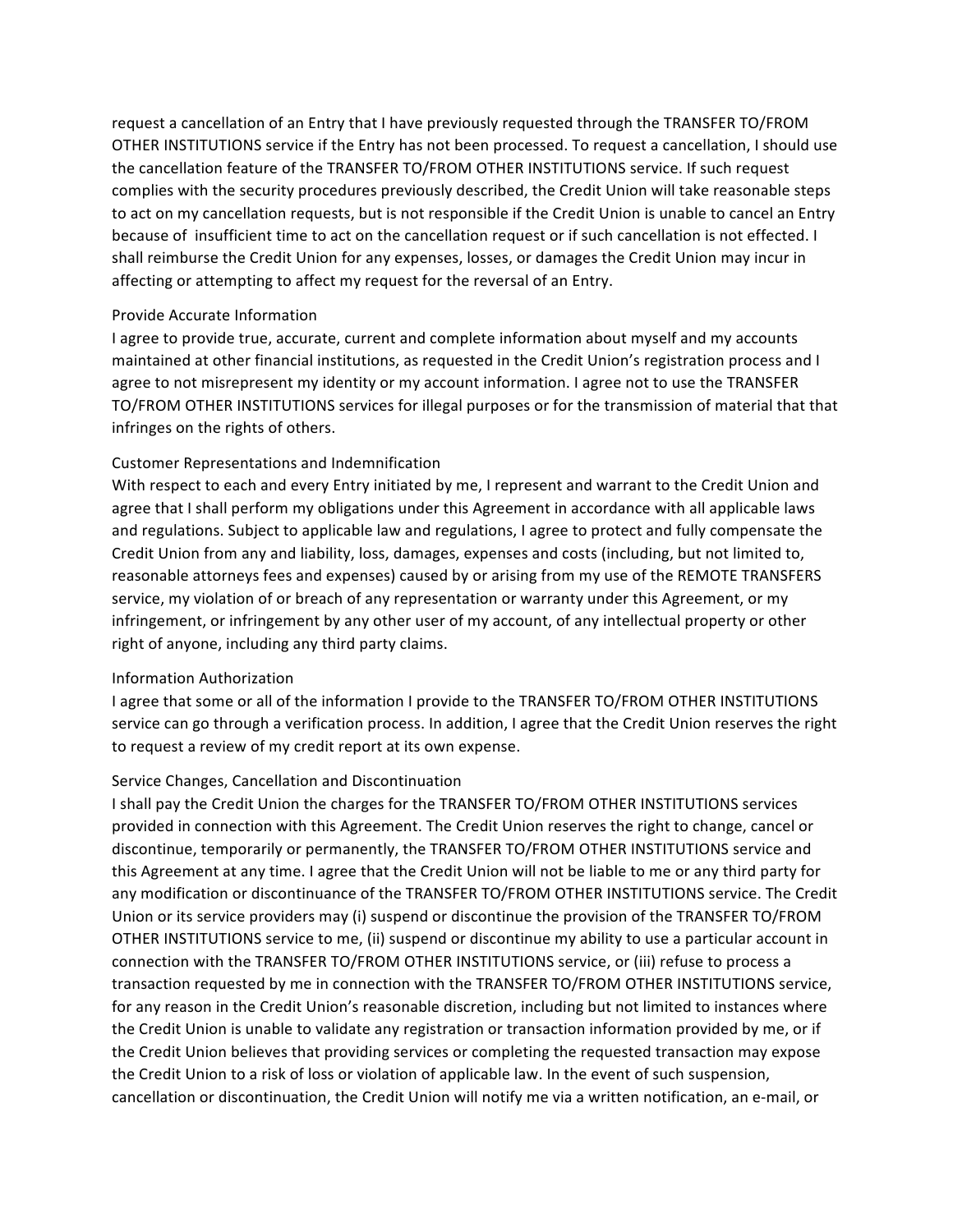online posting on the Credit Union's Web site. Upon suspension or discontinuation, any recurring or future-dated transfers that have been scheduled by me will not be initiated (unless the suspension or discontinuation only concerns an account not involved in funding or receiving such recurring or futuredated transfer). I may cancel this Agreement and the TRANSFER TO/FROM OTHER INSTITUTIONS service at any time. Any cancellation of this Agreement or the TRANSFER TO/FROM OTHER INSTITUTIONS service shall not affect any of the Credit Union's rights and my obligations with respect to Entries prior to such termination, or the payment obligations of me with respect to services performed by the Credit Union prior to termination, or any other obligations that survive termination of this Agreement.

#### Amendments

Subject to applicable law and regulations, from time to time the Credit Union may amend any of the terms and conditions contained in this Agreement by providing written notice to me of the change.

## Entire Agreement

This Agreement, together with all applicable account agreements, are the complete and exclusive statement of the agreement between the Credit Union and me with respect to the TRANSFER TO/FROM OTHER INSTITUTIONS service and supersedes any prior agreement or proposal and any other communications between me and the Credit Union relating to the subject matter of this Agreement..

I am responsible for regularly reviewing these terms and conditions. Continued use of the TRANSFER TO/FROM OTHER INSTITUTIONS service and any changes constitute my consent to any changes to the terms and conditions.

#### Credit Union Responsibilities and Liability

In the performance of the services required by this Agreement, the Credit Union shall be entitled to rely solely on the information, representations, and warranties provided by me pursuant to this Agreement, and shall not be responsible for the accuracy or completeness thereof. The Credit Union shall be responsible only for using its commercially reasonable efforts to provide services expressly provided for in this Agreement. The Credit Union shall not be responsible for my acts or omissions (including without limitation the amount, accuracy, timeliness of funds transmittal or authorization of any Entry received from me) or those of any other person, including without limitation any other financial institution, the Federal Reserve or any Automated Clearing House or transmission or communications facility, and no such person shall be deemed the Credit Union's agent. I agree to indemnify the Credit Union against any loss, liability or expense (including attorneys' fees and expenses) resulting from or arising out of any claim of any person that the Credit Union is responsible for any act or omission of me or any other person described in this section.

Without limiting the generality of the foregoing provisions, the Credit Union shall be excused from failing to act or delay in acting if such failure or delay is caused by legal constraint, interruption of transmission or communication facilities, equipment failure, war, emergency conditions or other circumstances beyond the Credit Union's control. In addition, the Credit Union shall be excused from failing to transmit or delay in transmitting an Entry if such transmittal would result in the Credit Union's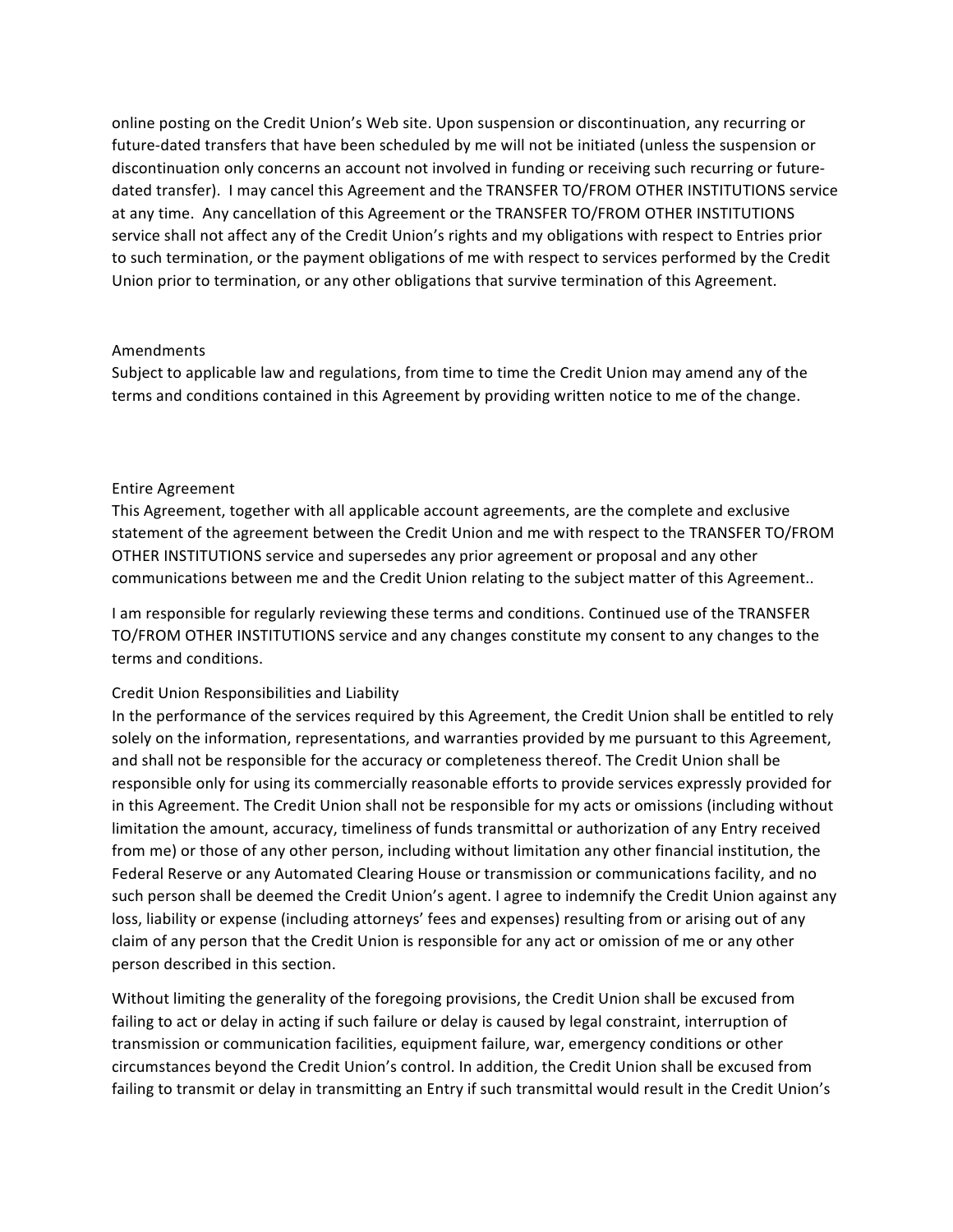having exceeded any limitation upon its intra-day net funds position established pursuant to present or future Federal Reserve guidelines or in the Credit Union's reasonable judgment otherwise violating any provision of any present or future risk control program of the Federal Reserve or any rule or regulation of any other U.S. governmental regulatory authority.

In addition to other limitations on liability set forth in this Agreement, the Credit Union shall incur no liability to me if the TRANSFER TO/FROM OTHER INSTITUTIONS service does not function as described because of the existence of any one or more of the following circumstances: (i) the TRANSFER TO/FROM OTHER INSTITUTIONS service is not working properly and I know or have been advised by the Credit Union about the malfunction before I execute a transaction; (ii) I have not provided the TRANSFER TO/FROM OTHER INSTITUTIONS service with the correct registration information, or other information used to provide the services to me; or (iii) circumstances beyond control of the Credit Union (such as, but not limited to, war, emergency conditions, fire, flood, or interference from an outside force) prevent the proper execution of the requested service or transaction and the Credit Union has taken reasonable precautions to avoid those circumstances.

#### Waiver

The Credit Union may waive enforcement of any provision of this Agreement. Any such waiver shall not affect Credit Union's rights with respect to any other transaction or modify the terms of this Agreement.

#### Third Party Benefit

This Agreement is not for the benefit of any other person, and no other person shall have any right against the Credit Union or me hereunder.

#### DISCLAIMER OF WARRANTIES

I EXPRESSLY UNDERSTAND AND AGREE THAT: MY USE OF THE TRANSFER TO/FROM OTHER INSTITUTIONS SERVICE AND ALL INFORMATION, PRODUCTS AND OTHER CONTENT (INCLUDING THAT OF THIRD PARTIES) INCLUDED IN OR ACCESSIBLE FROM THE TRANSFER TO/FROM OTHER INSTITUTIONS SERVICES IS AT MY SOLE RISK. THE TRANSFER TO/FROM OTHER INSTITUTIONS SERVICE IS PROVIDED ON AN "AS IS" AND "AS AVAILABLE" BASIS. EXCEPT AS OTHERWISE STATED HEREIN, THE CREDIT UNION (AND ITS SERVICE PROVIDERS AND SUPPLIERS) EXPRESSLY DISCLAIM ALL WARRANTIES OF ANY KIND AS TO THE TRANSFER TO/FROM OTHER INSTITUTIONS SERVICE AND ALL INFORMATION, PRODUCTS AND OTHER CONTENT (INCLUDING THAT OF THIRD PARTIES) INCLUDED IN OR ACCESSIBLE FROM THE TRANSFER TO/FROM OTHER INSTITUTIONS SERVICE, WHETHER EXPRESS OR IMPLIED, INCLUDING, BUT NOT LIMITED TO THE IMPLIED WARRANTIES OF MERCHANTABILITY, FITNESS FOR A PARTICULAR PURPOSE AND NONINFRINGEMENT. THE CREDIT UNION MAKES NO WARRANTY THAT (I) THE TRANSFER TO/FROM OTHER INSTITUTIONS SERVICE WILL MEET MY REQUIREMENTS, (II) THE TRANSFER TO/FROM OTHER INSTITUTIONS SERVICE WILL BE UNINTERRUPTED, TIMELY, SECURE, OR ERROR-FREE; (III) THE RESULTS THAT MAY BE OBTAINED FROM THE USE OF THE TRANSFER TO/FROM OTHER INSTITUTIONS SERVICES WILL BE ACCURATE OR RELIABLE; (IV) THE QUALITY OF ANY PRODUCTS, SERVICES, INFORMATION, OR OTHER MATERIAL PURCHASED OR OBTAINED BY ME THROUGH THE TRANSFER TO/FROM OTHER INSTITUTIONS SERVICE WILL MEET MY EXPECTATIONS, OR (V) ANY ERRORS IN THE TECHNOLOGY WILL BE CORRECTED. ANY MATERIAL DOWNLOADED OR OTHERWISE OBTAINED THROUGH THE USE OF THE TRANSFER TO/FROM OTHER INSTITUTIONS SERVICE IS DONE AT MY OWN DISCRETION AND RISK AND LAM SOLELY RESPONSIBLE FOR ANY DAMAGE TO MY COMPUTER SYSTEM OR LOSS OF DATA THAT RESULTS FROM THE DOWNLOAD OF ANY SUCH MATERIAL. NO ADVICE OR